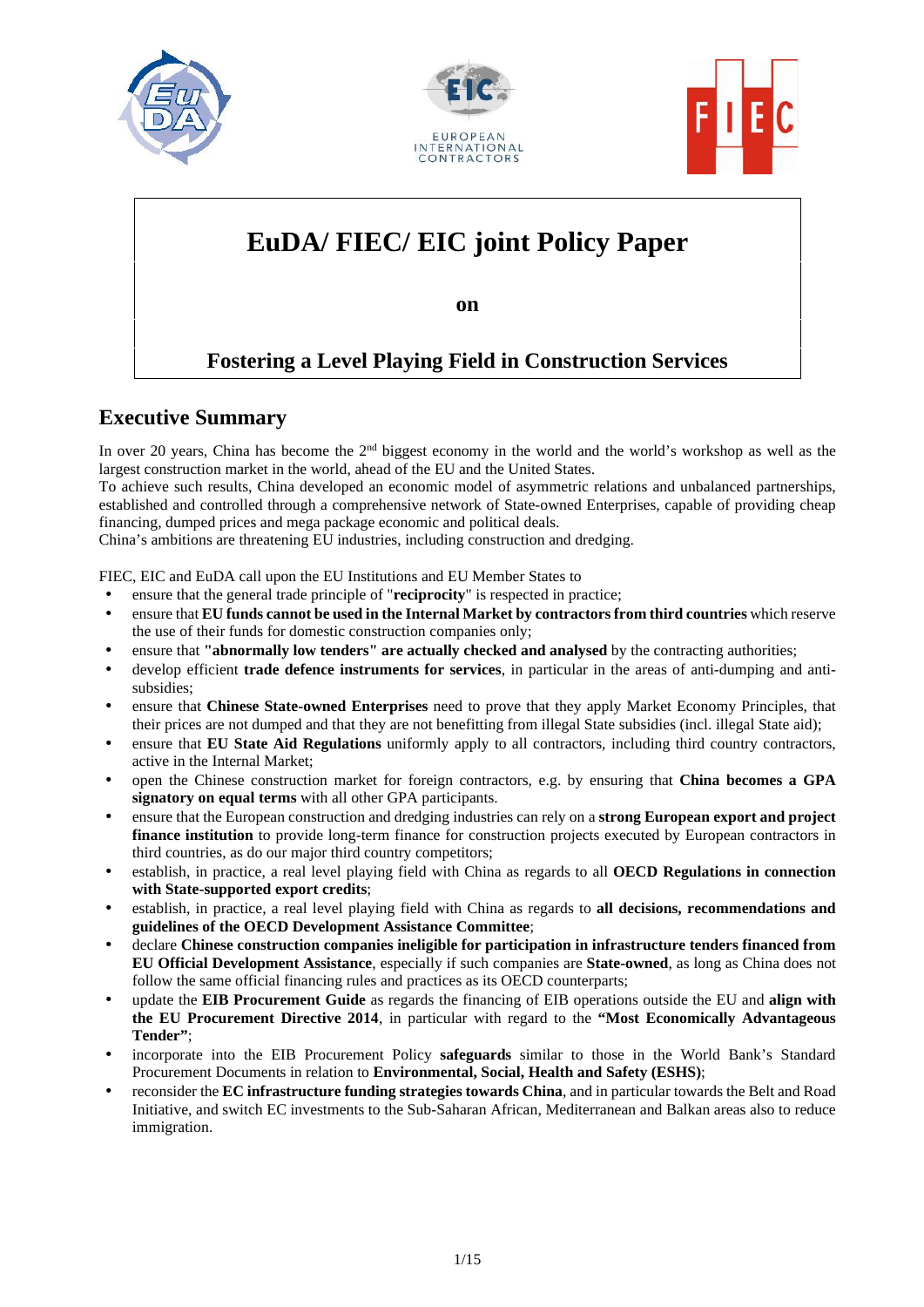





**FIEC (European Construction Industry Federation)** *represents via its 31 national Member Federations in 27 countries (26 EU & EFTA and Turkey) construction enterprises of all sizes, i.e. craftsmen, small and medium-sized enterprises as well as "global players", carrying out all forms of building and civil engineering activities.*

**EIC (European International Contractors)** *has as its members construction industry trade associations from fifteen European countries and represents the interests of the European construction industry in all questions related to its international construction activities. In 2017, the international turnover of companies associated with EIC's Member Federations amounted to more than 175 billion €.*

**EuDA (European Dredging Association)** *and is the official interface between the European dredging industry and the European Institutions. EuDA members employ approximately 25,000 European employees directly "on land and on board of the vessels" and more than 48,300 people indirectly (through the suppliers and services companies). The combined fleet of EuDA's members counts approximately 750 seaworthy EU-flagged vessels.*

# **Contents**

| 1              |       |                                                                                |  |  |  |  |  |  |
|----------------|-------|--------------------------------------------------------------------------------|--|--|--|--|--|--|
| 1.1            |       |                                                                                |  |  |  |  |  |  |
| 1.2            |       |                                                                                |  |  |  |  |  |  |
| $\overline{2}$ |       |                                                                                |  |  |  |  |  |  |
|                | 2.1   |                                                                                |  |  |  |  |  |  |
|                | 2.1.1 |                                                                                |  |  |  |  |  |  |
|                | 2.1.2 |                                                                                |  |  |  |  |  |  |
|                | 2.1.3 |                                                                                |  |  |  |  |  |  |
|                | 2.1.4 |                                                                                |  |  |  |  |  |  |
|                | 2.2   |                                                                                |  |  |  |  |  |  |
|                | 2.2.1 |                                                                                |  |  |  |  |  |  |
|                |       | 2.2.2                                                                          |  |  |  |  |  |  |
|                | 2.3   |                                                                                |  |  |  |  |  |  |
|                | 2.3.1 |                                                                                |  |  |  |  |  |  |
|                | 2.3.2 |                                                                                |  |  |  |  |  |  |
|                | 2.3.3 |                                                                                |  |  |  |  |  |  |
| 3              |       |                                                                                |  |  |  |  |  |  |
|                | 3.1   |                                                                                |  |  |  |  |  |  |
|                | 3.2   |                                                                                |  |  |  |  |  |  |
|                | 3.3   | Abnormally Low Tenders on EIB-financed infrastructure tenders outside the EU13 |  |  |  |  |  |  |
|                | 3.4   |                                                                                |  |  |  |  |  |  |
| 4              |       |                                                                                |  |  |  |  |  |  |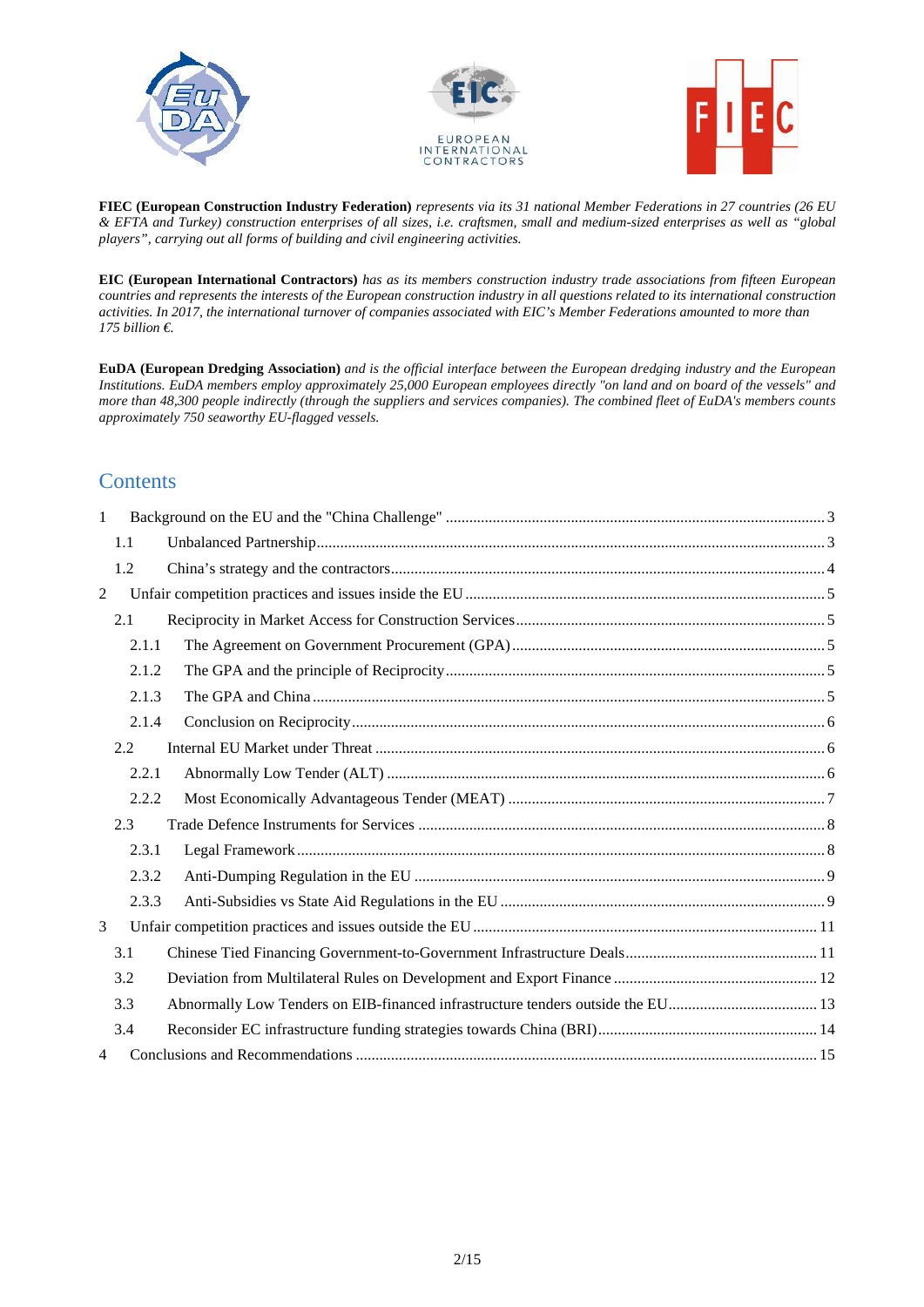





# **1 Background on the EU and the "China Challenge"**

China's economic power and political influence has grown with unprecedented scale, speed and unopposed. In his analysis, "*The Silk Road Trap: How China's Trade Ambitions challenge Europe*", 2019, Prof. Jonathan Holslag stated that despite decades of constructive engagement towards China, Europe has made no significant progress on any of its policy objectives with regard to China<sup>1</sup>. Furthermore, he states that overall, China's economic policy had a negative impact on the economic growth of the European countries.

The European Commission's recently published new strategic outlook on China has called it *"a cooperation partner with whom the EUC has closely aligned objectives, a negotiating partner with whom the EU needs to find a balance of interests, an economic competitor in the pursuit of technological leadership, and a systemic rival promoting alternative models of governance."<sup>2</sup>*

In the recent EU-China Summit, Donald Tusk, President of the European Council, underlined the fact that *"our aim is to focus on achieving a balanced relation, which ensures fair competition and equal market access."<sup>3</sup>* The rebalancing of the economic relationship remains a top objective and priority, nevertheless China is proposing no concrete actions. It is high time for Europe to retake the strategic and economic leadership and take decisive action: "*The future of Europe must not be made in China, it must be made in Europe*".

During the Council Meeting of 21-23 March 2019, the European Council - the EU Member States - came to the conclusion that "*the EU must also safeguard its interests in the light of unfair practices of third countries, making full use of trade defence instruments and our public procurement rules, as well as ensuring effective reciprocity for public procurement with third countries. The European Council calls for resuming discussions on the EU's international procurement instrument." <sup>4</sup>*

We therefore welcome the European Council's call for action by the EU and its Member States to ensure *"fair competition … within the Single Market and globally, both to protect consumers and to foster economic growth and competitiveness, in line with the long term strategic interests of the Union. We will continue to update our European competition framework to new technological and global market developments. The Commission intends to identify before the end of the year how to fill gaps in EU law in order to address fully the distortive effects of foreign State ownership and State-aid financing in the Single Market."<sup>5</sup>*

# **1.1 Unbalanced Partnership**

Since 1995, the European countries agreed on a constructive partnership with China, intending to *"help China in its difficult process of transition"*. In other words, China would temporarily benefit from an asymmetric relationship whereby it can access the EU market without reciprocating the favour, until the transition is completed or self-sustained.

In the 15 years (1995-2010) that followed, China grew into the second biggest economy in the world, became the world's workshop and progressed from a low-income country to an upper-middle income country. This is sufficient proof that **the temporary favours (asymmetric relations) have achieved their goals and should be stopped**.

Since 2008, European countries overall lost over **140 billion euros per year** to China (amounting to 1.4 trillion euros transferred to China in 10 years). Furthermore, this **unbalanced partnership model** was replicated worldwide by China.

<sup>&</sup>lt;sup>1</sup> According to Prof. Holslag, the seven policy objectives towards China, which the Member States have put forward via the European institutions, are the following: Rebalancing of the Chinese economy, diminishing of China's dependence on external markets, reducing Europe's trade deficit with China, secure fair treatment for European companies on the Chinese market, level the playing field in exchanging intellectual property, fair competition with China in third markets and work together with China to strengthen global economic governance.

<sup>2</sup> European Commission, 'EU-China – A strategic outlook' (March 2019) https://ec.europa.eu/commission/sites/beta political/files/communication-eu-china-a-strategic-outlook.pdf

<sup>3</sup> European Council, 'European Council Conclusions, 21-22/03/2019' (March 2019) https://www.consilium.europa.eu/en/meetings/european-council/2019/03/21-22/

<sup>4</sup> European Council, 'European Council Conclusions, 21-22/03/2019' (March 2019)

https://data.consilium.europa.eu/doc/document/ST-1-2019-INIT/en/pdf

<sup>5</sup> European Council, 'European Council Conclusions, 21-22/03/2019' (March 2019) https://data.consilium.europa.eu/doc/document/ST-1-2019-INIT/en/pdf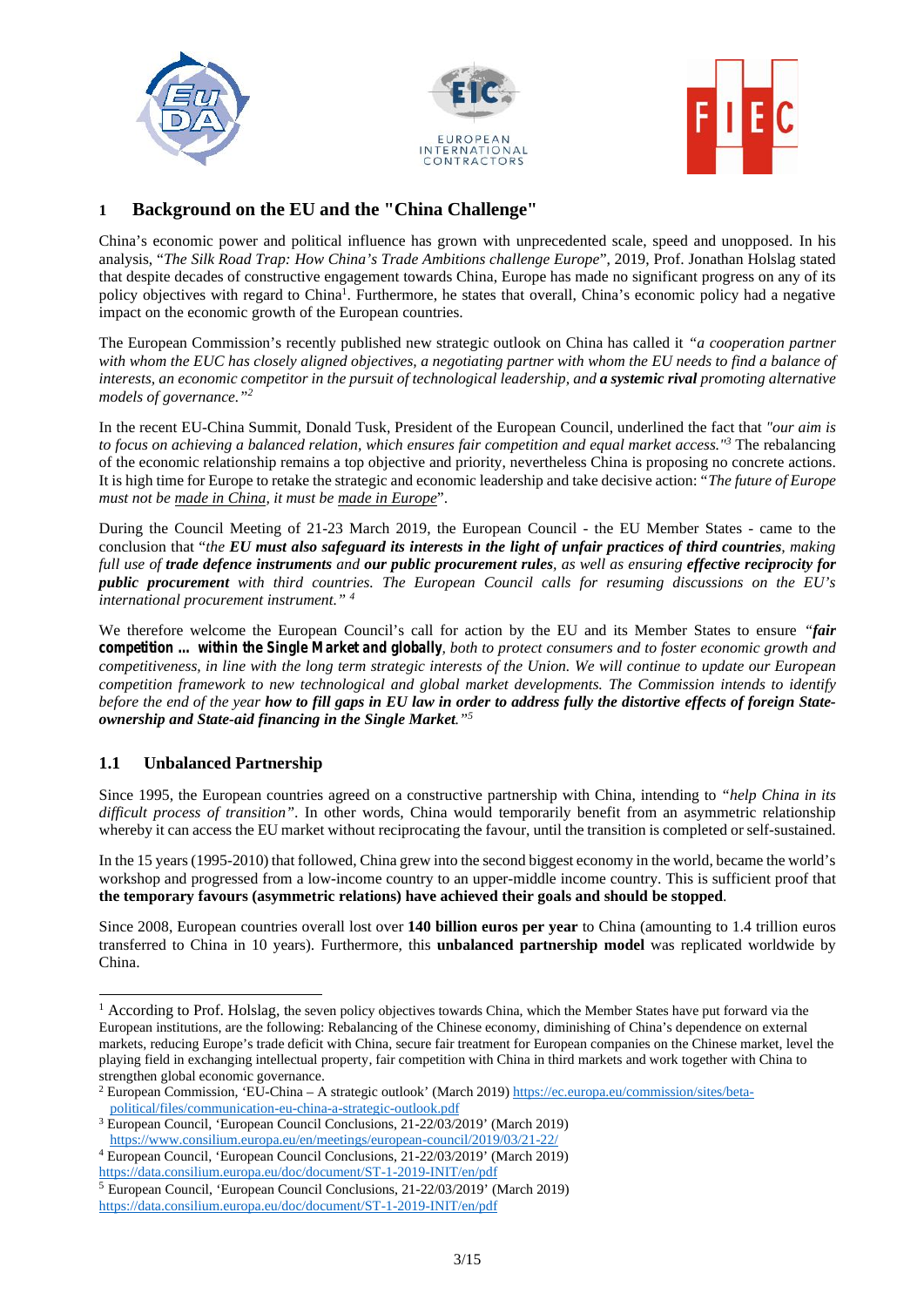

#### **Evolution of China in the World Bank Analytical Classifications**

| GNI per capita in US\$ |       |            |              |        |       |        |              |          |        |  |
|------------------------|-------|------------|--------------|--------|-------|--------|--------------|----------|--------|--|
| (Atlas methodology)    |       | 1990       | 1995         | 1997   | 2000  | 2005   | 2010         | 2015     | 2017   |  |
|                        |       | Low        |              | Lower  |       |        | <i>Upper</i> |          |        |  |
|                        | China | income     |              | middle |       |        | middle       |          |        |  |
| <b>CHN</b>             |       | (L)        | L            | income |       |        | income       |          |        |  |
|                        |       | $\leq$ 610 | $\Leftarrow$ | (LM)   | LM    | LM     | (UM)         | UM       | UM     |  |
|                        |       |            | 765          | 786-   | 756-  | $876-$ | $3.976-$     | $4,036-$ | 3,896- |  |
|                        |       |            |              | 3,125  | 2,995 | 3,465  | 12,275       | 12,475   | 12,055 |  |

*World Bank Analytical Classifications (presented in World Development Indicators)*

Nevertheless, despite all this impressive progress, China is still officially a developing country because it has not yet crossed the symbolic income threshold of US\$ 12,000 per capita to become formally a high-income country.

#### **1.2 China's strategy and the contractors**

The overall objective of China's economic policy is **to achieve a state of global oligopoly or monopoly for Chinese companies** involved in 'strategic sectors' (including construction and dredging*<sup>6</sup>*). All the economic and political instruments of China's economic policy aim at drying out gradually the selected markets from non-Chinese competition.

The countries in these situations have to repay loans they cannot afford and are contractually forced to pay with their natural resources and key economic assets (such as their main national ports, used as collateral guarantee of payment). Moreover, once the Chinese oligopoly or monopoly has been established, these countries face prices much higher than before. "*Many companies are allowed to generate large incomes from virtual monopolies or enjoy cheap funding from State banks*".

This paper is describing the unfair trade practices used by China in the construction and dredging sectors inside and outside as well as concrete proposals by FIEC, EIC and EuDA for the EU Institutions to react effectively.

<sup>6</sup> See "*The Silk Road Trap: How China's Trade Ambitions challenge Europe*", 2019, Prof. Jonathan Holslag.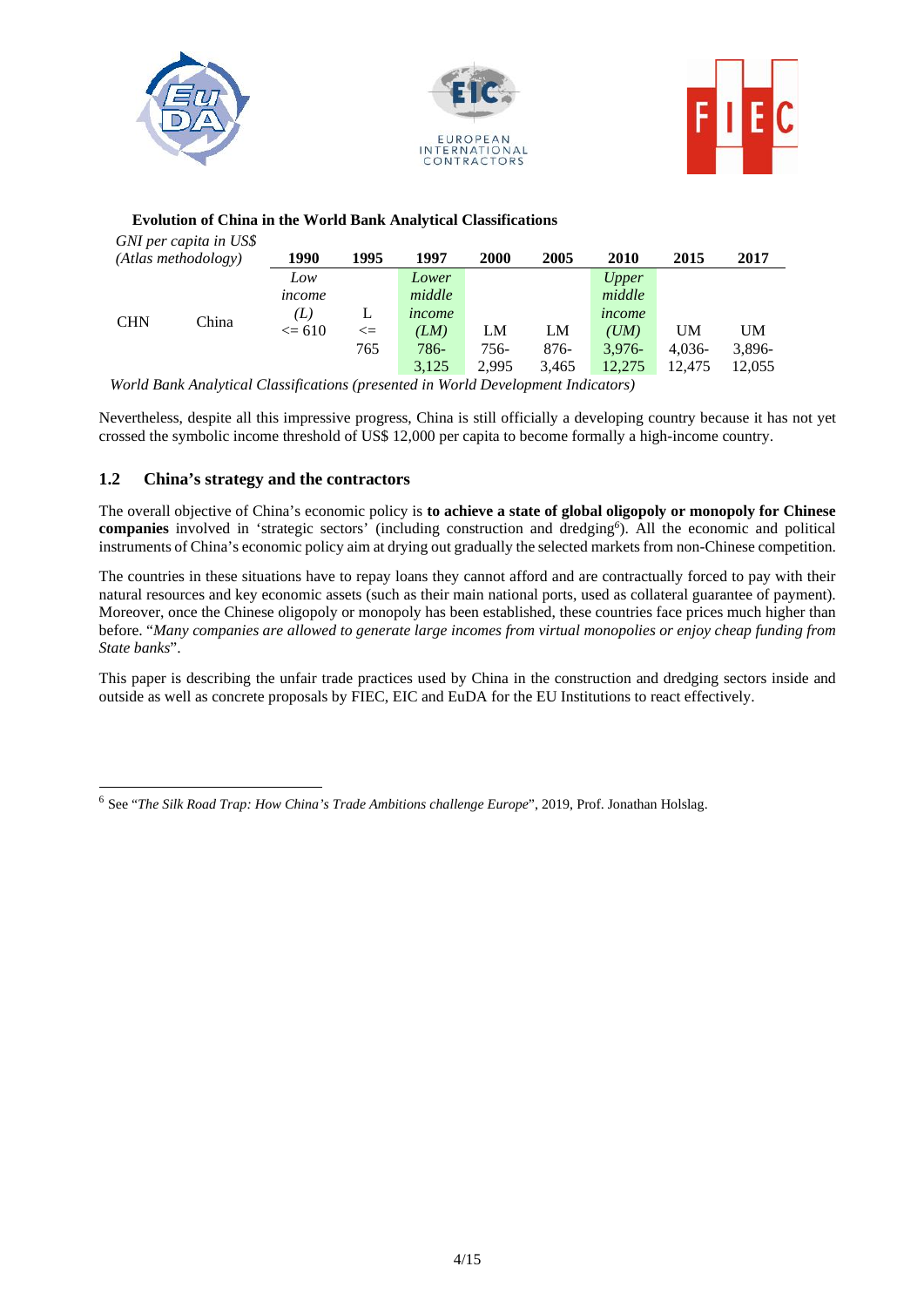





# **2 Unfair competition practices and issues inside the EU**

### **2.1 Reciprocity in Market Access for Construction Services**

#### 2.1.1 The Agreement on Government Procurement (GPA)

In the 21st century, **public procurement** is arguably the **largest trade sector sheltered from multilateral trade rules**. It is not covered by any multilateral WTO discipline and it is specifically exempted from the WTO obligation to treat foreign and domestic companies equally. The most important international agreement related to public procurement is the **WTO Agreement on Government Procurement (GPA)**, which establishes a set of rules governing the procurement activities of its signatories and provides for market access opportunities. However, the GPA is not mandatory for all the 153 WTO Members but **extends the market access benefits provided by virtue of its national treatment clause only to the Agreement's Parties**.

In terms of scope, it is important to emphasise that the GPA has never provided, or even been envisioned to provide, all-encompassing, universal coverage commitments. In fact, the GPA limits the scope of application of its non discrimination provisions to "covered procurement" – i.e., purchases of goods and services by governments that are reflected in the various Parties' "coverage" or market access schedules. Hence, there is **no standard or "one-size-fits all" access to procurement markets of contracting partners**, but rather there are **reciprocal levels of market liberalisation** between the GPA parties.

Regrettably, there has been little to **no progress in widening the GPA membership over the past 25 years**. With the exception of the 13 new EU Member States having accessed the EU since 2004, and thus have become automatic members of the GPA, only seven new signatories with comparably small government procurement markets have signed up to the global government procurement treaty during the first years of the new millennium. By contrast, the BRIC countries (Brazil, Russia, India and, most notably, China), which all belong to the Top 10 global construction markets, still remain outside the ambit of the GPA.

#### 2.1.2 The GPA and the principle of Reciprocity

One of the basic characteristics of the GPA is the principle of reciprocity, i.e. the Parties to the GPA have agreed to insert **significant "reciprocity clauses", both sector- and country-specific, as well as negotiated "notes"** that limit the application of the non-discrimination principle contained in the Agreement in important ways. From the outset, the EU has strictly applied the principle of reciprocity, for instance, the EU has stated in its General Notes and Derogations from the Provisions of Article III of Appendix 1 of the GPA under No.3: *"Until such time as the EC has accepted that the Parties concerned provide access for EC suppliers and service providers to their own markets, the EC will not extend the benefits of this Agreement to suppliers and service providers of…"* [our emphasis] several other GPA signatories (Document WT/Let/438 dated 11 January 2003).

In March 2012, the GPA Parties completed a comprehensive revision of the Agreement, encompassing both its text and coverage (market access commitments). Under the revised GPA, the schedule of each party contains seven annexes. As regards construction services, the **EU submitted an official note in Annex 6** (Document WT/Let/1050 dated 15 July 2015): *"Procurement by procuring entities covered under Annexes 1, 2 and 3 of any of the construction services covered under this Annex is a covered procurement in regard of a particular Party's provider of service only to the extent that such Party has covered that service under its Annex 6"* [our emphasis].

# 2.1.3 The GPA and China

In terms of allowing market access to government procurement markets, the PR China is a particularly striking example of protectionist behaviour. In **China, foreign construction companies** are **prohibited by law from participating in all public tenders** in the construction sector, whilst so-called foreign companies registered as "wholly-foreign owned enterprises" are only allowed to take part in tenders that are financed by non-Chinese authorities, i.e. foreign investors and multilateral institutions. By contrast, participation in the domestically financed government procurement market for foreign construction companies is possible for foreign firms only in the form of Sino-Foreign Joint Ventures, which are subject to a *de facto* **discriminatory qualification regime** that puts them at a disadvantage compared to domestic companies. This has resulted in a downward trend concerning the market share of foreign construction companies in the PR China, shrinking from 6 percent before the Chinese accession to the WTO to less than 1 percent today (see EIC<br>Position Paper dated July 2006, http://www.eic-Position Paper dated July 2006, http://www.eicfederation.eu/media/uploads/attachment/eic\_document\_pp\_0028\_1.pdf).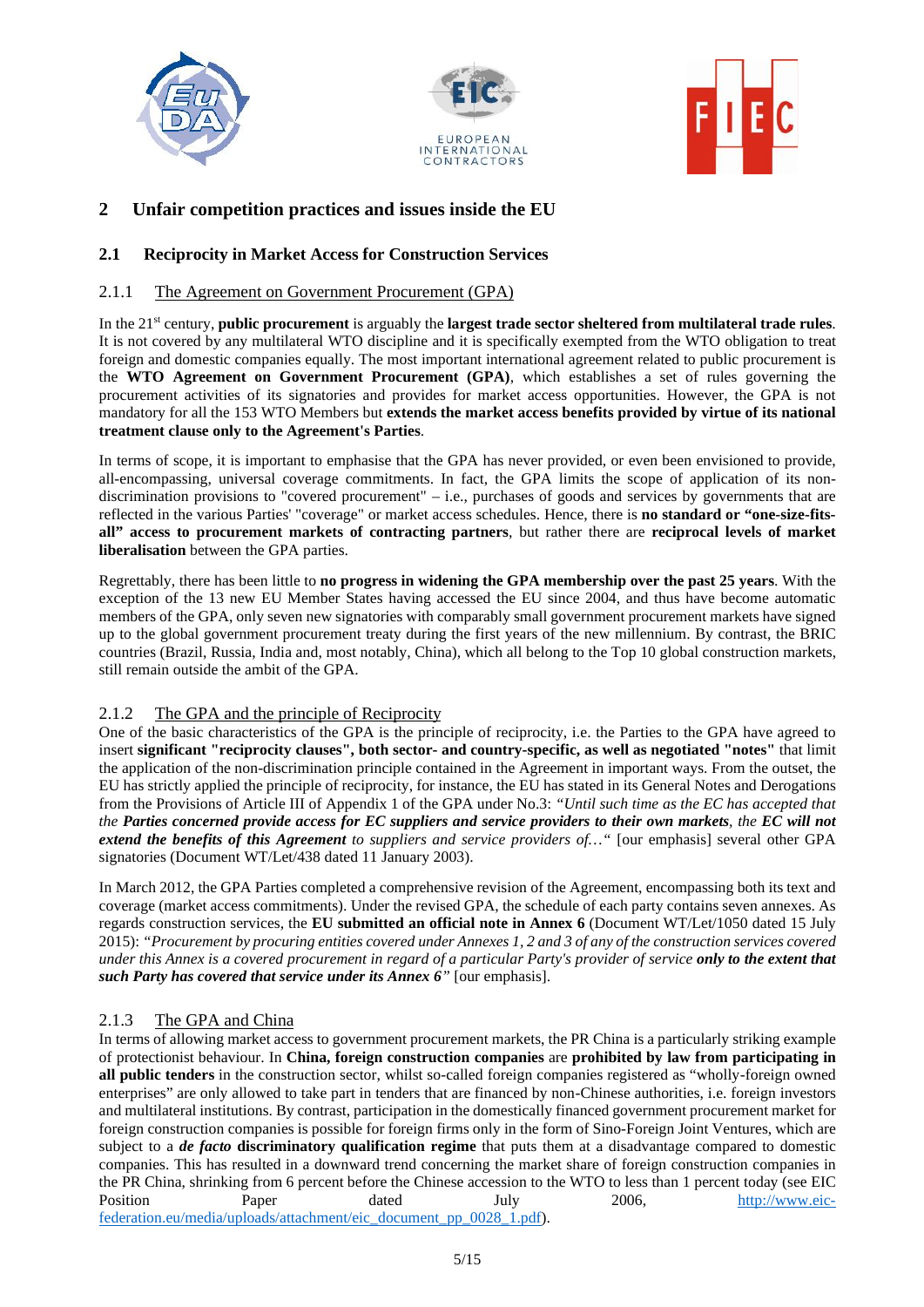





The European construction industry would therefore welcome an accession of China to the GPA on equal terms with the current level of market access commitments. The China has submitted since the year 2001 six GPA accession offers, but still does not meet the expectations of GPA signatories. The **latest Chinese GPA offer dated December 2014 is still limited** to the procurement of goods, works and services conducted with fiscal funds by State-organs, public institutions and social organisations (approximately 10% of the market). By contrast, it leaves out the procurement of large infrastructure and public utility projects, e.g. power generation and supply, sewage, water supply and public transportation (approximately 90% of the market) completely.

#### 2.1.4 Conclusion on Reciprocity

**FIEC, EIC and EuDA believe that Chinese State-owned Enterprises and their subsidiaries should not be allowed to compete for EU-financed public tenders within the EU as long as European contractors are legally prevented from bidding for domestically financed projects in China.**

In any case, **FIEC, EIC and EuDA hold the firm opinion that, if the principle of reciprocity governs the relationship between GPA signatories, then** *a fortiori* **the principle must also apply between the EU and non-GPA members.** Hence, any contracting authority or entity as well as any EU Member State may, under the current "*acquis communautaire*", invoke the principle of reciprocity to decide autonomously not to accept foreign bidders' participation in its tenders when those are not covered by EU commitments under GPA or other international trade agreements. Whilst there is no corresponding obligation and Member States wishing to do so may waive such right, **FIEC, EIC and EuDA oppose the legal assumption promulgated by the European Commission that the European Government Procurement market is generally open to international bidders**.

**We are therefore opposed to the current version of the proposed EU Regulation for an International Procurement Instrument (IPI)** which intends to erase the possibility for contracting authorities/entities in EU Member States to exclude foreign bidders from third countries (Art. 1 no 5), which have closed their government procurement market for European companies, from their tenders and would therefore weaken (or even abandon) the principle of reciprocity, which is well-established in international trade relations and in particular in the field of government procurement. The International Procurement Instrument (IPI), as currently drafted, will not help with opening third country procurement markets for European companies, but open the European procurement market completely for third country bidders. This is why **we advocate for a robust, ambitious and comprehensive instrument that writes the principle of reciprocity enshrined in the GPA into the IPI Regulation.** What has been proposed so far does not meet these criteria and our expectations.

# **2.2 Internal EU Market under Threat**

The fact that all recent spectacular successes of Chinese construction State-owned Enterprises in public tenders the EU Internal Market are based on unfair competition and abnormally low tenders (surprisingly, none recognised as such by contracting authorities and courts concerned), indicates the **need for a European strategy for defending the EU Internal Markets**, the "*acquis communautaire*" and fundamental principles of the EU.

Sadly enough, the Internal Market has to be protected against its own participants who award such contracts for whatever reason to tenders which should have been rejected for non-respect of EU law. This also means that the EU leaves too many loopholes which can be and are exploited for achieving the intended result, namely the award of (EU-financed) construction contracts to Chinese State-owned Enterprises in consideration for promises of further investment.

#### 2.2.1 Abnormally Low Tender (ALT)

**Article 69 of the EU Procurement Directive 2014 (Directive 2014/24/EU)** stipulates that contracting authorities may **reject a tender** where the **evidence supplied does not satisfactorily account for the low level of price or costs proposed**, taking into account various criteria. Contracting authorities shall reject the tender, where they have established that the tender is abnormally low because it does not comply with applicable obligations in the fields of environmental, social and labour law established by Union law, national law, collective agreements or by certain international environmental, social and labour law.

The main issue with **abnormally low tenders**is that there is **no definition in the EU legislation**, nor is there a clarifying ruling from the Court of Justice. A tender's price can be considered abnormally low when it is significantly lower than most of or the average of all tenders in the same procurement procedure.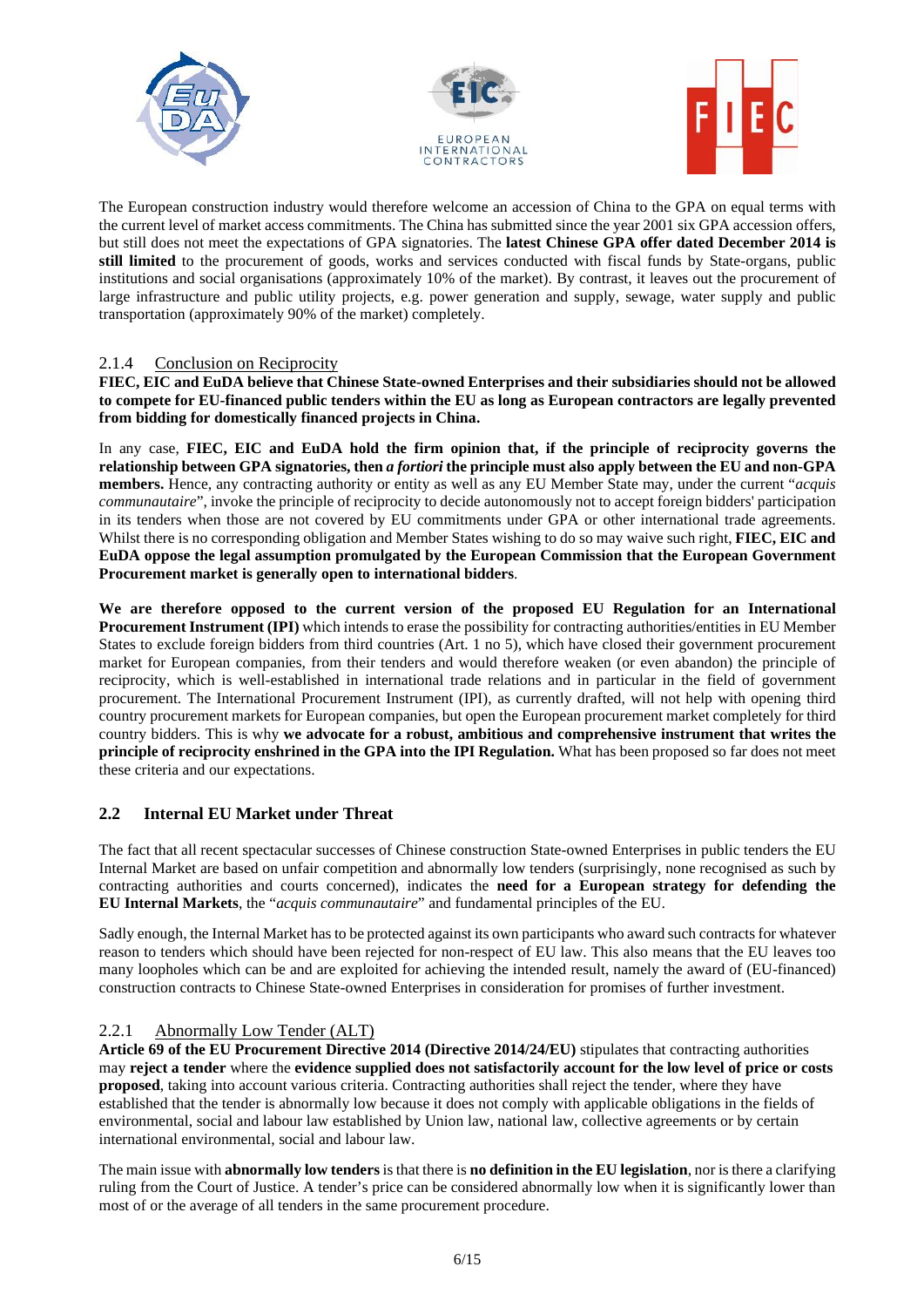





There is unfortunately no undebatable threshold or mechanism to trigger the obligation for a contracting authority to check whether a particularly low offer is an ALT or just a good offer. Therefore, not raising the question whether a tender "appears to be" abnormally low, as the Directive says, becomes the easier option selected by many authorities in the situation. This **mandatory "check-triggering"** should be done in a way that method and results can be presented to and reviewed by courts, if necessary, for instance as recommended by the World Bank. In general, awarding to ALT tends to become, in the end, very expensive for the contracting authority and is therefore economically uninteresting in the medium and long run.

In line with **Article 69 paragraph 4**, where a contracting authority establishes that a tender is abnormally low because the **tenderer has obtained State aid**, the **tender may be rejected on that ground alone** after consultation with the tenderer where the latter is unable to prove, within a sufficient time limit fixed by the contracting authority, that the aid in question was compatible with the internal market within the meaning of **Article 107 TFEU**.

To improve a level playing field in Europe, **EU State Aid Regulations should be applicable to all companies operating in the EU and delivering products and services to the EU**, regardless of the origin of the State subsidies they benefit from. One way forward, for instance, would be that prior to award, **any company, whether EU or third country**, should produce the evidence proving that their tenders/ prices are **free from any form of State subsidy considered illegal under EU law (including under EU State Aid Regulations)**.

#### 2.2.2 Most Economically Advantageous Tender (MEAT)

According to Article 67 paragraphs 1 and 2 of the EU Procurement Directive 2014 (Directive 2014/24/EU), without prejudice to national laws, regulations or administrative provisions concerning the price of certain supplies or the remuneration of certain services, contracting authorities shall base the award of public contracts on the most economically advantageous tender. The most economically advantageous tender from the point of view of the contracting authority shall be identified on the basis of the price or cost, using a cost-effectiveness approach, such as life-cycle costing in accordance with Article 68, and may include the best price-quality ratio, which shall be assessed on the basis of criteria, including qualitative, environmental and/or social aspects, linked to the subject-matter of the public contract in question. In this respect, the **Most Economically Advantageous Tender (MEAT)** is a method of assessment to support public authorities in their selection procedure for public procurement. It was part of a new public procurement package adopted in 2014 by Parliament and the Council. This new package aimed at, amongst others, ensuring that **greater consideration** is given to **social, environmental and innovation criteria other than price alone** by the contracting authorities in their award decision.

In order to ensure the best value for money (rather than the lowest price), the legislation lists 'alternative' criteria:

- quality;
- price or life-cycle costs;
- technical merit (of the work, goods or service, e.g. for construction: proposed staff, equipment, construction method and planning, technical characteristics, etc.);
- aesthetic and functional characteristics;
- accessibility;
- social characteristics;
- environmental characteristics;
- innovative characteristics;
- after-sales service and technical assistance (technical compatibility with other equipment, availability of service and spare parts, operating costs, maintenance costs, etc.);
- delivery conditions such as delivery date, process and period.

Each criterion used must be given a relative weighting, which must be set out in the tender documents. Alternatively, they can be listed in descending order of importance.

However, as long as price alone is considered as one of the forms of MEAT, there is no real incentive to award on the best price-quality ratio (BPQR) favoured by the Directive. There is no efficient limit to abuse.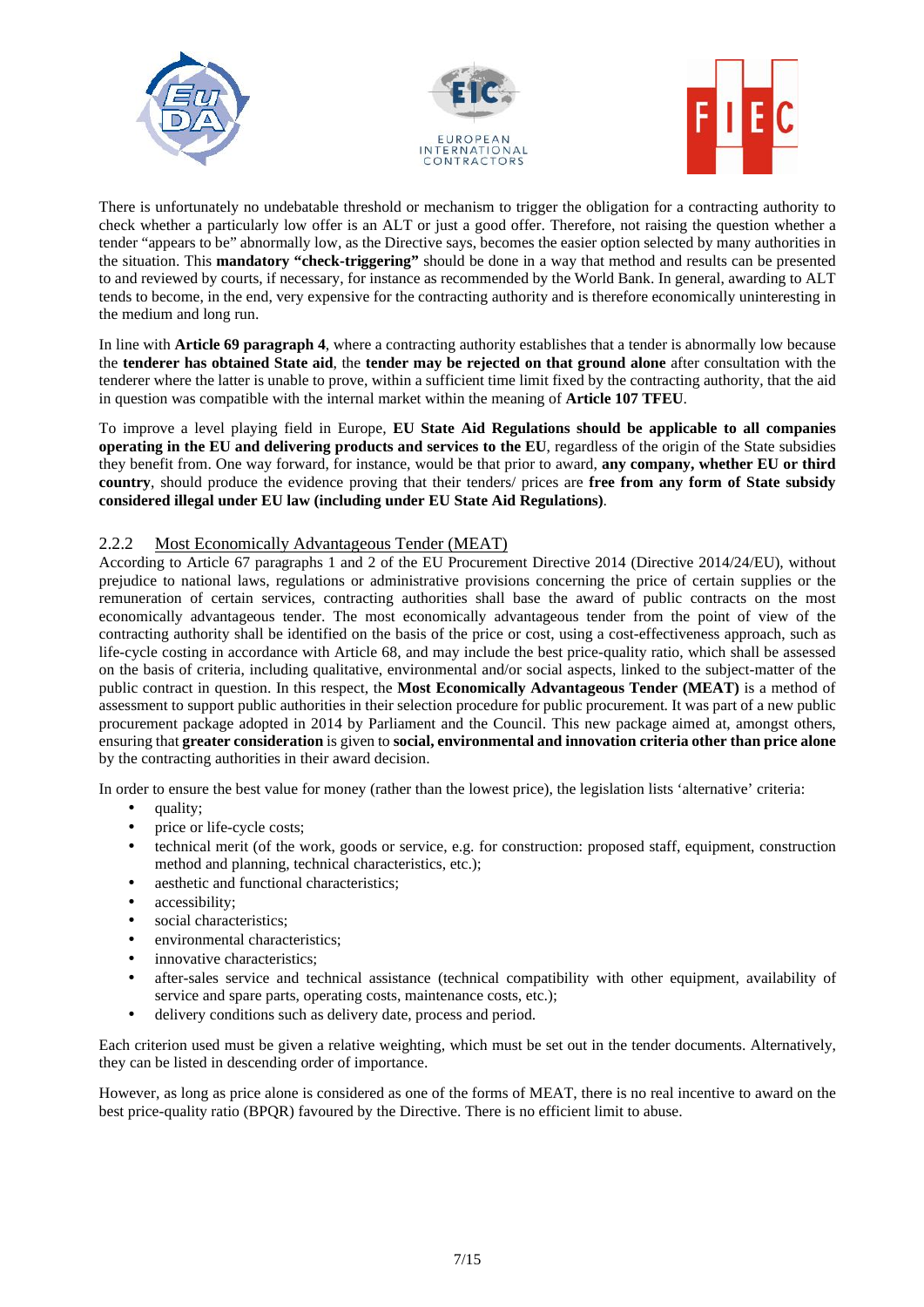





# **2.3 Trade Defence Instruments for Services**

With a share of over 65% in the world's GDP and still growing, services have become and will continue to be an essential and vital part of the EU's economy. Services also represent a substantial part of EU's exports. It is therefore surprising that, contrary to goods, there are no mechanisms at Member State level, at EU level or at WTO level to effectively tackle and stop unfair trade practices.

"*Unfair competition practices are like coastal erosion: markets are eroded and lost at a steady pace. Left untackled in the long term, these practices can wear out even the most resilient of companies*."

This is why the European Union has developed counter-schemes aiming at reducing competition distortions on global markets and reinforcing a level playing field. **Anti-dumping and State Aid Regulations** are among these EU level playing field measures. However, **both of these measures have limitations** that in today's context of the economic rise of China, seriously affect the European industries.

Multilateral and **EU Anti-Dumping Regulations only apply to Goods**, leaving the **Services sectors outside the scope of any Trade Defence Instrument**. As for the **State Aid Regulations**, they **do not apply to non-EU companies**, even if they provide heavily subsidised services inside the EU territory.

**FIEC, EIC and EuDA hold that it is high time to develop such instruments in the EU to prevent that unfair practices keep damaging the European industry inside its own market and outside when EU funding is used and have recently submitted a "Plan of Action on Protecting the EU-Services Industry" to the highest level of the European Commission..**

#### 2.3.1 Legal Framework

Even if no EU commitments are made under the WTO/internationally, the EU can act because it has exclusive competence over the **common commercial policy** – international trade (Treaty on the Functioning of the European Union (TFEU) Article 2(1), 3 and 207).

Meaning the EU is the only one to decide or/and act on issues unless it's explicitly prohibited or stipulated as otherwise.

**TFEU Article 2(1): When the Treaties confer on the Union exclusive competence in a specific area, only the Union may legislate and adopt legally binding acts, the Member States being able to do so themselves only if so empowered by the Union or for the implementation of acts of the Union. TFEU Article 3:**

- *1. The Union shall have exclusive competence in the following areas:*
	- *(a) customs union;*
	- *(b) the establishing of the competition rules necessary for the functioning of the internal market;*
	- *(c) monetary policy for the Member States whose currency is the euro;*
	- *(d) the conservation of marine biological resources under the common fisheries policy;*
	- *(e) common commercial policy.*
- *2. The Union shall also have exclusive competence for the conclusion of an international agreement when its conclusion is provided for in a legislative act of the Union or is necessary to enable the Union to exercise its internal competence, or insofar as its conclusion may affect common rules or alter their scope.* **TFEU Article 207:**
- 3. *The common commercial policy shall be based on uniform principles, particularly with regard to changes in tariff rates, the conclusion of tariff and trade agreements relating to trade in goods and services, and the commercial aspects of intellectual property, foreign direct investment, the achievement of uniformity in measures of liberalisation, export policy and measures to protect trade such as those to be taken in the event of dumping or subsidies. The common commercial policy shall be conducted in the context of the principles and objectives of the Union's external action.*

In a way these exclusive powers and incorporation of EU law could be read as the EU being/acting like a sovereign body, in the sense that the EU is the only one to decide or/and act on issues unless it's explicitly prohibited or stipulated as otherwise. The EU has the first and final say over a broad range of issues (falling within its competences). European institutions have the power to override national authorities over policies that are explicitly conferred to the Union or been defined as matters of shared competence between the EU and the Member States.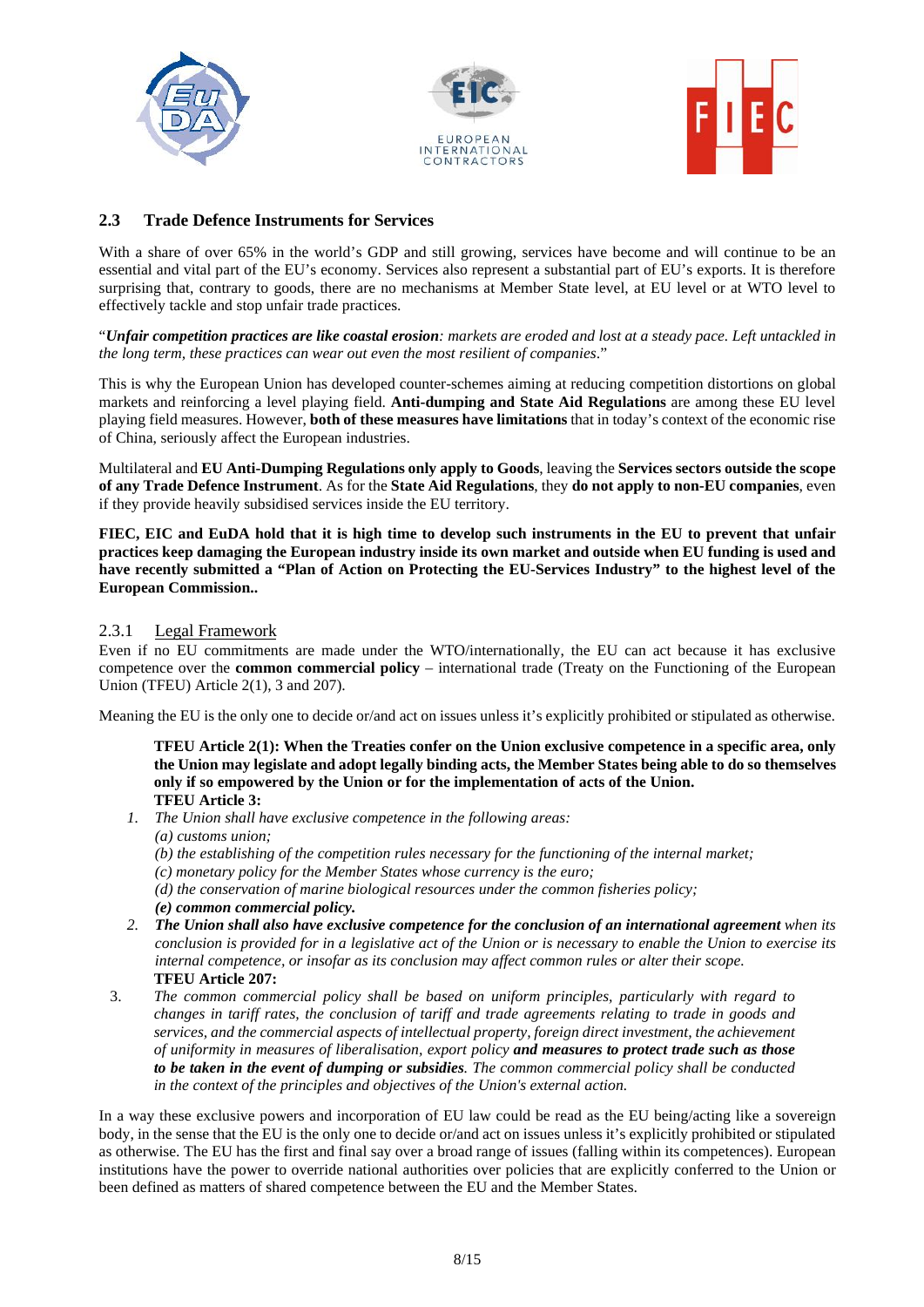





# 2.3.2 Anti-Dumping Regulation in the EU

The dumping of services is a typical example of unfair trade practices and can be compared to a commercial attack on a selected market, aiming at temporarily damaging or permanently eliminating competitors to establish and secure a stable market share in this market. This could ultimately lead to de facto monopolies or oligopolies for entire sectors in certain countries, exposed to risks of abuse of dominant position and extortionary prices.

The **EU Anti-Dumping Regulation refers to the WTO legislation** and **only covers the dumping of the price of goods**. This regulation requires proof of dumping as well as evidence of injury to the industry (including threat of injury). With regard to dumping of the price of services, the following vocabulary could be defined as **dumping** occurs when "*the export/import price is lower than the normal value*". The **normal value** of a service can be defined as the "*value of the service sold on the exporter's domestic market for domestic consumption*". The main difficulty is to determine with a fair and transparent methodology the **export price** (*ex-company price of services destined for export*).

Because of the absence of such a legislation at WTO level for services, there is also no such legislation at EU level. Moreover, it has to be noted that China's trade arsenal has evolved far beyond just price dumping and has been further refined with tied financing schemes, mega-package industrial and political deals (combining investments by China with the development of a variety of infrastructures) to close down markets to non-Chinese competition.

There is a **clear legislative gap with regard to tackling unfair trade practices with services**. It is important to equip the EU with instruments that will allow the EU to obtain the information/evidence and counteract with for instance as countervailing duties.

#### 2.3.3 Anti-Subsidies vs State Aid Regulations in the EU

Governments intervene on markets as regulators and fiscal authorities, setting and enforcing the general rules of "*unhindered and fair competition*", but they can also act as market makers, buyers and suppliers. These interventions impact on the functioning of these markets. The taxes and subsidies governments choose to impose change the costs of the concerned businesses and influence the decision making in those businesses. Financial support provided by governments to companies is impacting competition in their domestic and in their export markets. This public support can take many forms, incl. State subsidies and tied financing schemes.

The EU has implemented a 'sanitisation' of its Member States support to their industries by imposing strict State Aid Regulations, however these regulations fail to address the State subsidies provided by non-EU public administrations to companies operating in Europe.

The definition of State aid is quite broad: it is defined as an **advantage** in any form whatsoever conferred on a **selective basis to undertakings** by national public authorities. (excluding subsidies granted to individuals or general measures open to all enterprises).

State aid can affect competition both negatively or positively. Indeed, despite the general prohibition of State aid, in some circumstances government interventions are necessary for a well-functioning and equitable economy. Therefore, the Treaty leaves room for a number of **policy objectives for which State aid can be considered compatible**. The legislation stipulates these **exemptions**.

These regulations have progressively restricted State aid from EU Member States, allowing for less and less distorted competition distortions due to EU Member States' subsidies. Positive EU State aid is typically used to address: market failures (e.g. Maritime Guidelines) and cyclical difficulties (e.g. banks in 2008) or achieve wider social or economic objectives (e.g. regional development, economic stimulation).

Today, more and more competition distortions are caused by third countries' subsidisation of their national companies operating in the EU Internal Market. Indeed, in the case of non-EU State-owned Enterprises (SoEs) it is practically always the case that an abnormally low tender (see 2.1.1 above) is, among others, the result of illegal State aid.

There is an argumentation that EU State aid rules cannot be applied to third country enterprises. However, it is neither convincing nor acceptable, as such illegal State aid directly negatively impacts the procedures and results of EU public procurement. These practices are certainly not less damaging to fair competition in the EU Internal Market because they emanate from third countries. On the contrary, they even create in the EU Single Market a **reverse discrimination** that favours the bidders benefitting from non-EU State aid to the detriment of EU bidders fully compliant with the State Aid Regulations.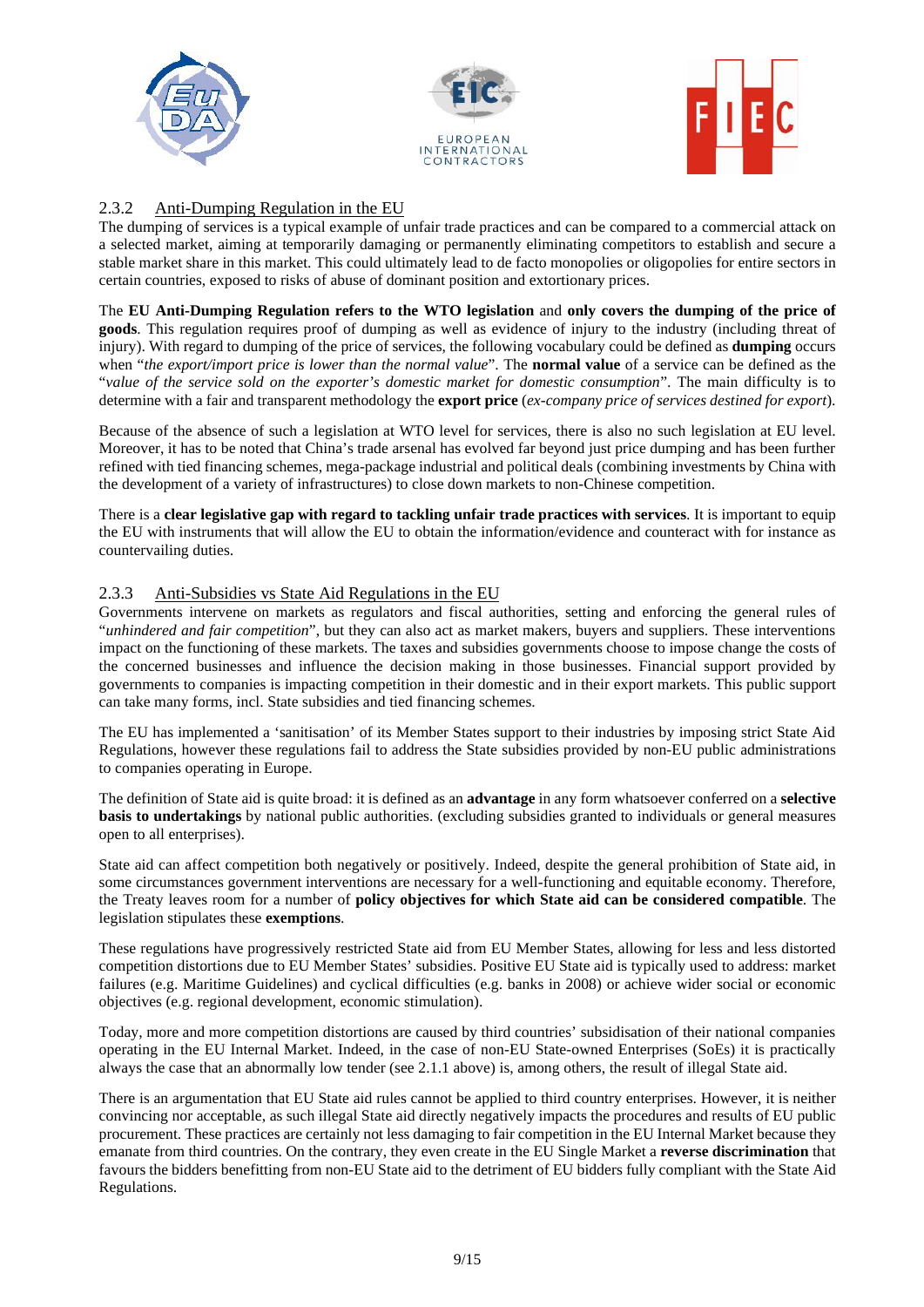





Therefore, to improve a level playing field in Europe, EU State Aid Regulations should be applicable to all companies operating in the EU and delivering products and services to the EU, regardless of the origin of the State subsidies they benefit from. One way forward, for instance, would be that prior to award, any company, whether EU or third country, should produce the evidence proving that their tenders/ prices are **free from any form of State subsidy considered illegal under EU law (including under EU State Aid Regulations)**.

In the particular case of non-EU State-owned Enterprises, there are many financial flows of public money crossing from one entity to another, especially with the Chinese State-owned Enterprises fully supported by the Chinese State-owned Banks under full control of Beijing. Unless there is full access to the detail on these flows, it is difficult to assess whether prices are being dumped or whether there is (illegal) State aid.

It is therefore advisable to reverse the burden of proof and request that, to access and operate in the EU territory, such State-owned Enterprises need to prove that they effectively apply Market Economy Principles, that their prices are not dumped and that they are not subsidised. In fact, a mandatory **State Aid Test** should be established to provide the authorities with the necessary and relevant information to confirm the qualification or disqualification from a public procurement tender.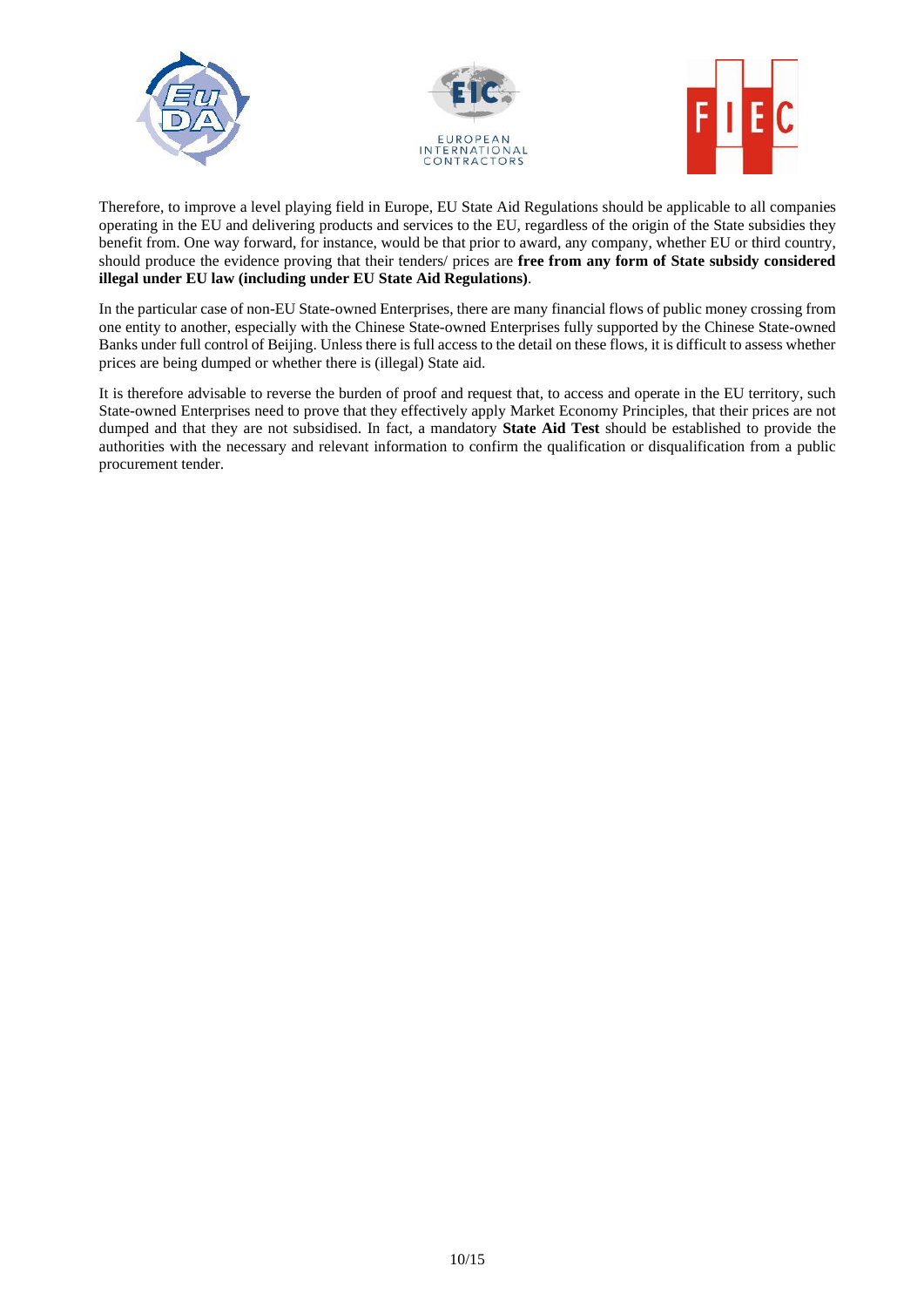





# **3 Unfair competition practices and issues outside the EU**

# **3.1 Chinese Tied Financing Government-to-Government Infrastructure Deals**

Emerging in 1999, the "Going Global" strategy sought to bid farewell to the Mao-era mindset of self-reliance, urging Chinese firms to take advantage of booming world trade to invest in global markets. The first years of "Going Global" coincided with China's 2001 admission to the WTO. From the outset, the "Going Global" strategy was about **nurturing Chinese "dragon heads"** (national champions) to become globally competitive multinational firms. The vast expansion of Chinese State-owned companies in third markets in the last decade was facilitated a sophisticated **State-coordinated subsidy programme** in combination with **exclusive targeted political support by the Chinese government and the Chinese policy banks**, especially China Eximbank.

**China's State-coordinated engagement in third markets** is most obvious in headline-grabbing **tied financing Government-to-Government ("G2G") infrastructure deals** in developing countries, which **often comprises a barter component**. As the graph below illustrates, the Chinese government directly or indirectly intervenes in every step of the model: its Ministries negotiate package deals with governments and are in charge of approving project investment. Partner governments conclude the financing contracts of "G2G" package deals with China Eximbank, while construction and/or extraction contracts and licenses are exclusively negotiated with China's State-owned Enterprises (SoEs) under the supervision of the respective Chinese Ministries. After signing, China Eximbank disburses loans directly to the SoEs, which in turn revert their profits to the bank, allowing for future direct contracting. The model of a "G2G" contract regularly includes tax, tariff and visa exemption, reducing the costs of imported labour, equipment and material. The financing agreement sets the rules of procurement to ensure an execution by Chinese companies via direct contracting and enables a fast mobilisation of funding. The construction contract allows companies to implement their own standards and rules thus reducing compliance costs, while the Barter Deal grants preferential licensing, resource discounts and tax exemptions.

Contrary to the common practice of multilateral and bilateral development banks, which commission comprehensive feasibility and bankability studies before any project approval and disbursement of funds) this process may take several years), the Chinese project cycle does not require thorough project planning and design. Upon initiation by an African government and/or a Chinese state-owned enterprise, G2G contracts get signed within a few months or even weeks, effectuating the disbursement of funds by one of the Chinese policy banks. The contractor to execute the project is quickly established via internal competition for which only Chinese bidders are eligible; construction works can therefore be completed without bureaucratic supervision or compliance issue, thereby reducing the project delivery time substantially .

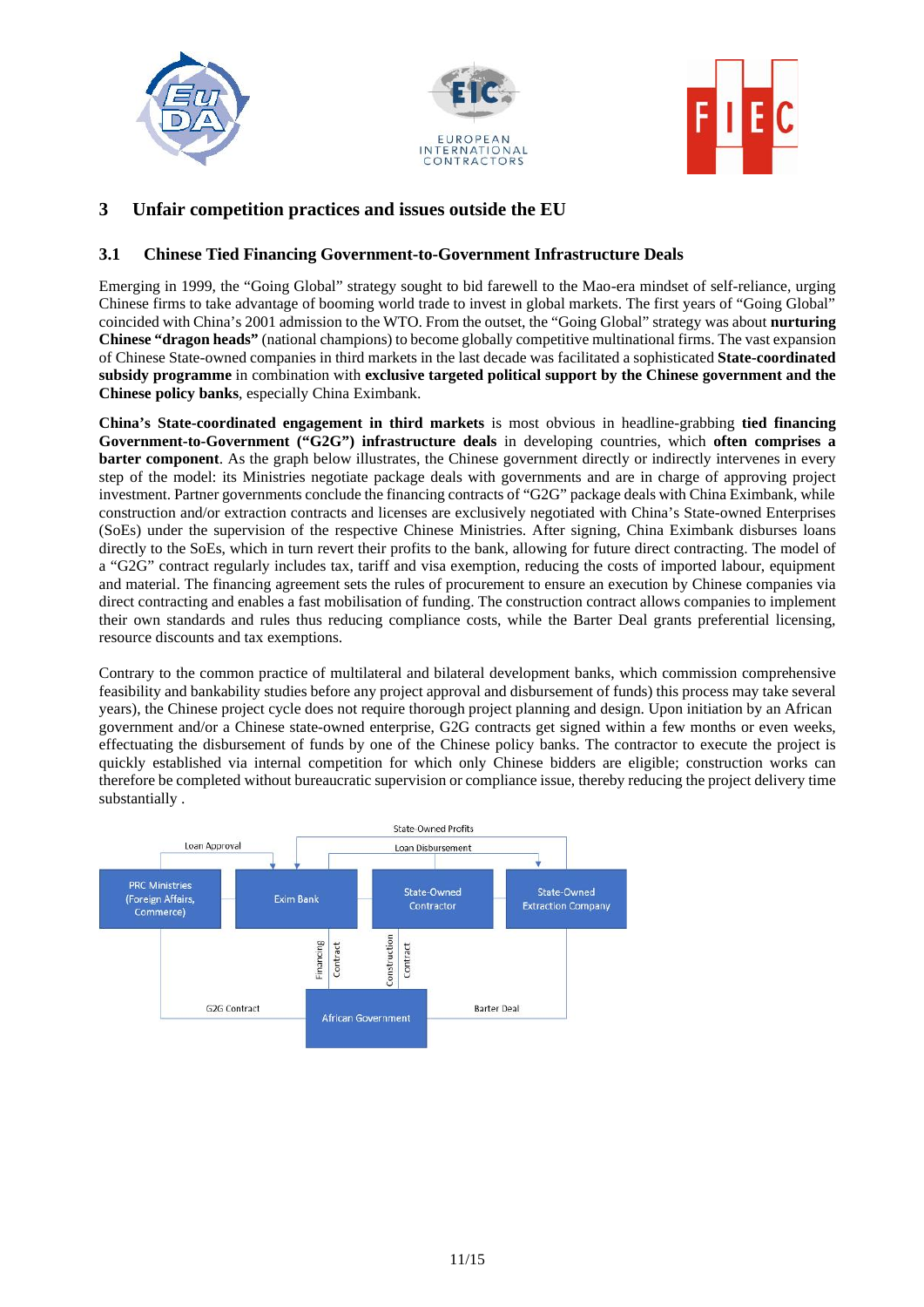

#### **3.2 Deviation from Multilateral Rules on Development and Export Finance**

This above-mentioned model of Tied Financing "G2G" Infrastructure Deals is facilitated by **China's reluctance to adhere to the multilateral financial architecture** displayed in the graph below**.** The global framework includes detailed regulations for development finance, official export credits, financial and technical assistance for countries in debt distress, and debt rescheduling for developing countries to major creditor countries on a multilateral basis rooting in the Paris Club.



7 Pillars of the Multilateral Official Finance System (Mudde, 2018)

Chinese loans to developing countries **do not meet the minimum concessionality levels that the OECD Development Assistance Committee (DAC) applies to tied financing**, which are 50% for Least Developing Countries and 35% for other countries. China would have to use substantial higher subsidy amounts to meet international aid requirements. China continues to ignore the multilateral consensus on export and development finance and, unlike OECD countries, does not yet make a clear distinction between "Official Development Assistance" (ODA) and officially supported export credits. **China's financial loans are highly intransparent** as they do not adhere to OECD DAC.

China's export credit practices include:

- **Minimum risk or market-based premiums** for officially supported export credits adopted by the OECD to comply with WTO regulations **do not apply** to China. China can easily undercut pricing from OECD ECAs and create competitive advantages for Chinese (construction) companies.
- **Minimum interest rates** for officially supported export credits do not apply to Chinese official finance. Neither do relevant OECD minimum interest rates to safeguard the WTO obligation – so-called Commercial Interest Reference Rates (CIRRs).
- **Terms and conditions** of export credits regarding the repayment profile, maximum credit periods, maximum grace periods, maximum support for local costs and minimum down payments (15%) **do not apply** to China.
- China is **not a member of the OECD DAC**. Hence, its 'development loans' lack transparency and are not in line with ODA standards and practices on concessionality.

**FIEC, EIC and EuDA call upon the EU Institutions and EU Member States to create a level playing field vis-à vis China with regard to all obligations determined by the OECD Arrangement on Officially Supported Export Credits.** The Arrangement, which was initially created in the 1970s, remains the only detailed international rulebook on officially supported export credits and encourages competition among exporters based on the quality and price of goods and services rather than on the most favourable officially supported financial terms and conditions. Hence, China should be convinced to at least apply the minimum terms and conditions of the so-called "OECD Consensus" for its overseas financing activities in third markets. Furthermore, China should become a member of the "Paris Club" and cease to negotiate debt re-scheduling agreements on a bilateral basis as well as commit to the OECD's environmental, ethical and social due diligence rules in connection with export finance and export credits.

Given that Chinese State-owned Enterprises benefit most from multilaterally or bilaterally financed Official Development Assistance in the infrastructure sector, **China must sign up to all decisions, recommendations and guidelines of the OECD Development Assistance Committee, including debt sustainability, and to also comply with the minimum concessionality levels with respect to tied financing.**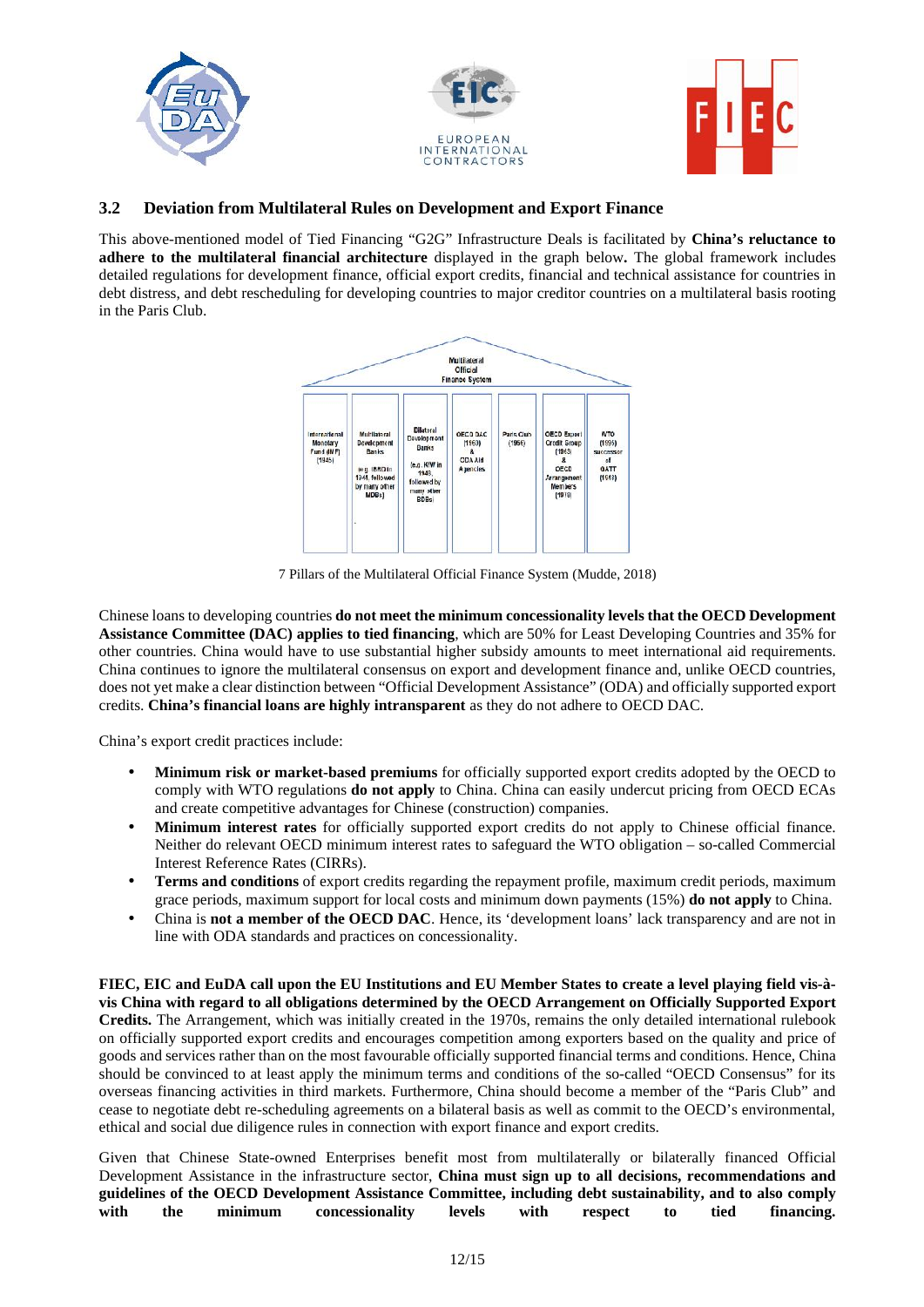





At present, Chinese development loans do not meet the minimum concessionality levels that the OECD DAC applies to tied financing – 50% for Least Developing Countries and 35% for other countries –, meaning that China would have to use substantially higher subsidy amounts to meet international aid requirements. Chinese development loans are a serious threat for debt sustainability in developing countries. To top things off, China asks countries that wish to qualify for a concessional loan to grant some kind of preferential treatment to the project such as: tax-free repatriation of the payments on the loan; relief on import tariffs for inputs; lower income tax.

**As long as China does not follow the same official financing rules and practices as its OECD counterparts, the EU Institutions and Member States should declare Chinese companies ineligible for participation in infrastructure tenders financed from EU Official Development Assistance, especially if such companies are State owned.** The EU Institutions and Member States should only untie European Official Development Assistance to other OECD and non-OECD countries on a reciprocal basis. Reciprocity should be fully transparent and verifiable, and it must be ascertained that untied financing is not de facto tied.

**The EU and its Member States should also consider creating its own strong European financial institution that can provide long-term credits to the European private sector for international projects.** Unlike the U.S., China, Japan, Korea and Turkey, the EU does not have a strong "EU Exim Bank" which can support and improve the international competitiveness of the European industry, in particular in the field of infrastructure.

#### **3.3 Abnormally Low Tenders on EIB-financed infrastructure tenders outside the EU**

Whereas the majority of lending by the European Investment Bank (EIB) is attributed to promoters in the EU countries (about 90 percent of the total volume), EIB lending outside Europe is based either on a mandate from the European Union, with an EU Guarantee under Decision No 466/2014/EU (the so-called **External Lending Mandate or "ELM"**), or at its own risk under dedicated facilities managed by the EIB. The External Lending Mandate (ELM) sets out the guidelines and priorities for the bank when lending outside of the EU, except for ACP countries, where the bank operates under the Cotonou agreement. The current ELM, with a fixed ceiling of  $\epsilon$ 27 billion, came into force in July 2014. Its purpose is to provide an EU guarantee to the EIB against losses under financing operations signed over the period 2014- 2020 in support of investment projects (loans, loan guarantees and debt capital market instruments) in eligible countries outside the EU. In its external lending operations, the **EIB focuses on vital infrastructure and private sector development** in line with the political goals defined in the EU Agenda for Change and in the Sustainable Development Goals.

**EIB Borrowers outside the EU** usually select the winning bidder for their infrastructure projects based on the **lowest price** and, as a consequence, have awarded infrastructure projects financed or co-financed with EIB funds to Chinese State-owned Enterprises, e.g. in the context of the EU-Africa Trust Fund. The fact that bid prices offered by Chinese contractors on projects financed by the EIB and other Multilateral Development Banks usually lie below the direct costs indicates that **high profits generated via projects under tied Chinese financing agreements** described above are **"reinvested" to distort competition in international open tender**ing. As a consequence, Chinese contractors gained ground in international open competitive tenders while being cross-financed through subsidies, supported by high returns on G2G contracts. In this context, there have been reports of bidding practices that undermine conventional bidding standards: Several Chinese companies participate in the bidding procedure with differently priced bids. After the closest bid has won, the winning company contracts its Chinese competitors for the execution of project works. This type of behaviour leads to a heavy distortion of competition and to project cost explosion via price undercutting.

The EIB Guide to Procurement stipulates that infrastructure tender evaluations may be based not only on the lowest price of the compliant and technically responsive tender but also on the Most Economically Advantageous Tender (MEAT; see above 2.2.2.), applying several criteria adapted to the contract in question. In practice, however, contracting authorities or "promoters" rarely use their option to purchase infrastructure services on a Value-for-Money basis, but choose the lowest price. This **widespread ignorance towards the MEAT option** can be partly explained by the fact that the EIB Procurement Guide does not give any further advice on how to apply rated-type evaluation criteria. Contrary to the EU Procurement Directives, the **EIB Guide does not comprise a reference to "Abnormally Low Tenders"**.

**FIEC, EIC and EuDA hold that the EIB Procurement Guide should be updated as regards the financing of EIB operations outside the EU and should be brought in line with the EU Procurement Directive 2014.** The EIB Guide should introduce a provision which authorises the promoter to reject an abnormally low offer if, after a detailed price analysis of its tender price in relation to the contract, scope, proposed methodology, schedule, allocation of risks and responsibilities, the tenderer fails to demonstrate its capability to deliver the contract for the offered price.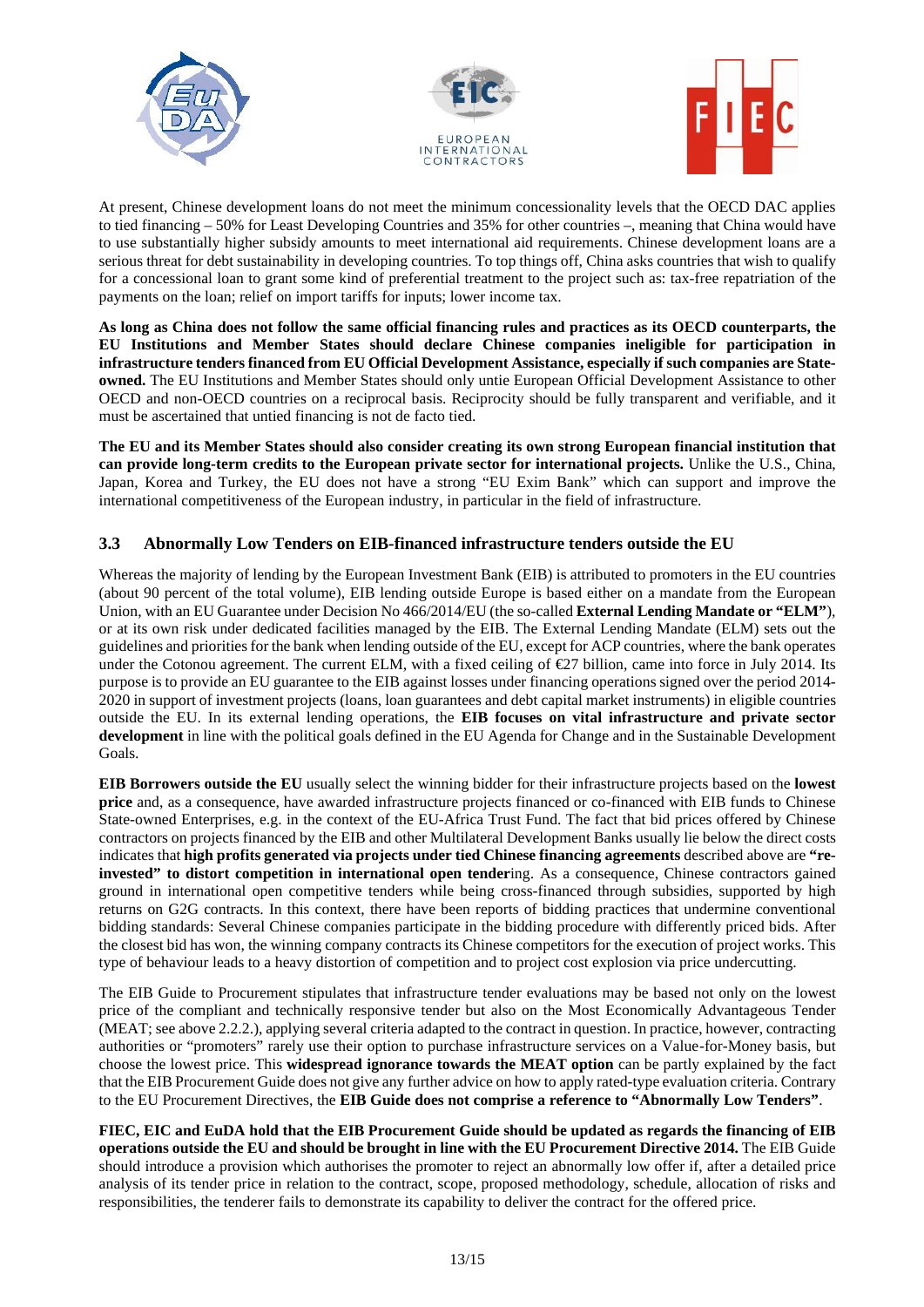





**In addition, the EIB should incorporate in its Procurement Policies safeguards similar to those in the World Bank's Standard Procurement Documents in relation to Environmental, Social, Health and Safety (ESHS).** Last but not least, the EIB Guide should comprise the option for the promoter to include additional sustainability requirements in the tender procedure if they are applied in ways that are consistent with the EIB's core procurement principles.

# **3.4 Reconsider EC infrastructure funding strategies towards China (BRI)**

The EU and China are currently discussing the potential to **further connect Europe and Asia** in the context of the EU-China Connectivity Platform. The EU and China look at ways to create synergies between the EU's approach to connectivity, including the Trans-European Transport Network, and China's Belt and Road Initiative. Meanwhile, the EU and China have reached an agreement under the Connectivity Platform on the Terms of Reference for a **Joint Study** to identify the most sustainable railways-based transport corridors between Europe and China.

Whilst the EU has negotiated with China in this context a commitment to openness, transparency and a level playing field in the area of infrastructure connectivity, as well as mutually beneficial implementation of the EU-China Connectivity Platform projects, recent analysis suggests that these principles are not guaranteed under bilateral initiatives. According to a database established by a Washington-based think-tank, the Center for Strategic and International Studies (CSIS), *"…out of all contractors participating in Chinese-funded projects within the Reconnecting Asia database, 89 percent are Chinese companies, 7.6 percent are local companies (companies headquartered in the same country where the project was taking place), and 3.4 percent are foreign companies (non- Chinese companies from a country other than the one where the project was taking place). In comparison, out of the contractors participating in projects funded by the multilateral development banks, 29 percent are Chinese, 40.8 percent are local, and 30.2 percent are foreign"...*.<sup>7</sup> This discrepancy challenges the rhetoric that Beijing has used to promote its "Belt and Road Initiative" (BRI) which seeks to build infrastructure to win friends in some 70 countries".

**Against that background, FIEC, EIC and EuDA call upon the EU to reconsider the EC infrastructure funding strategies towards China, and in particular towards the Belt and Road Initiative, and to switch EC investments to the Sub-Saharan African, Mediterranean and Balkan areas also to reduce immigration**.

<sup>7</sup> https://www.csis.org/analysis/chinas-belt-and-road-initiative-five-years-later-0